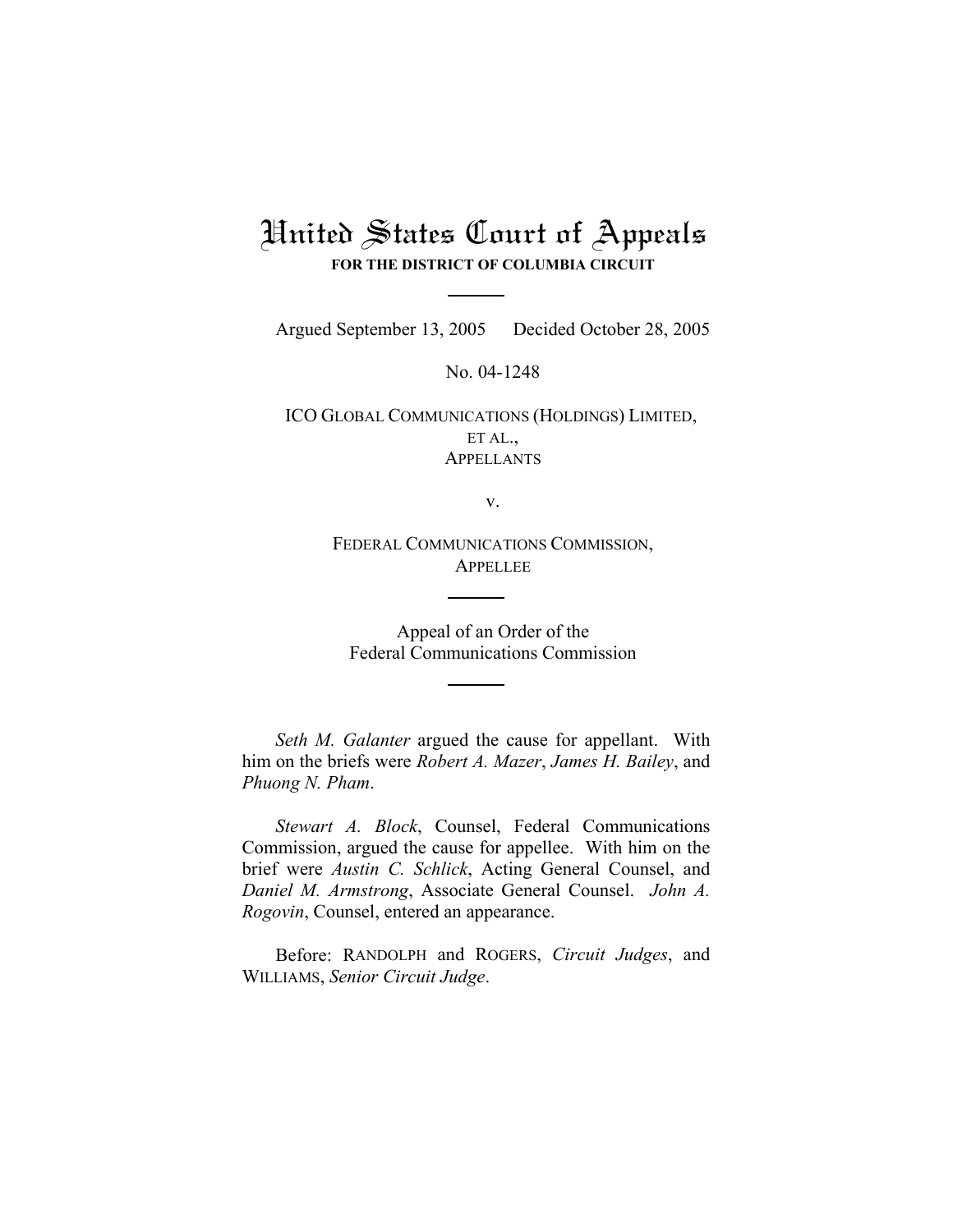Opinion for the Court filed by *Senior Circuit Judge* WILLIAMS.

WILLIAMS, *Senior Circuit Judge*: Appellants ICO Global Communications (Holdings) Ltd.,<sup>1</sup> Constellation Communications Holdings, Inc., and Mobile Communications Holdings, Inc. are licensees who had been authorized by the FCC to provide mobile satellite services using the 2 GHz frequency band. They seek review of a Federal Communications Commission order finding that Constellation and Mobile had not satisfied the first of several "milestone" requirements on which their licenses had been conditioned. See *In the Matter of Joint Application for Review of Constellation Communications Holdings, Inc., et al.*, 19 FCC Rcd 11,631 (2004) ("*Constellation/Mobile Order*"). Appellants argue that Constellation and Mobile had in fact satisfied the first milestone requirement by entering a set of satellite-sharing agreements with ICO and that the FCC's rejection of the agreements was inconsistent with the relevant precedent. We disagree.

\* \* \*

The Commission imposes its milestone requirements on spectrum licensees in order to "ensure speedy delivery of service to the public" and to "prevent warehousing of valuable

<sup>&</sup>lt;sup>1</sup> We follow the lead of the FCC and refer to both ICO Services Ltd. and its parent, ICO Global Communications (Holding) Ltd., as simply "ICO." See *In the Matter of Joint Application for Review of Constellation Communications Holdings, Inc., et al.*, 19 FCC Rcd 11,631, 11,638 n.48 (2004). The latter is the named party in this case, but the FCC issued a 2 GHz license to the former.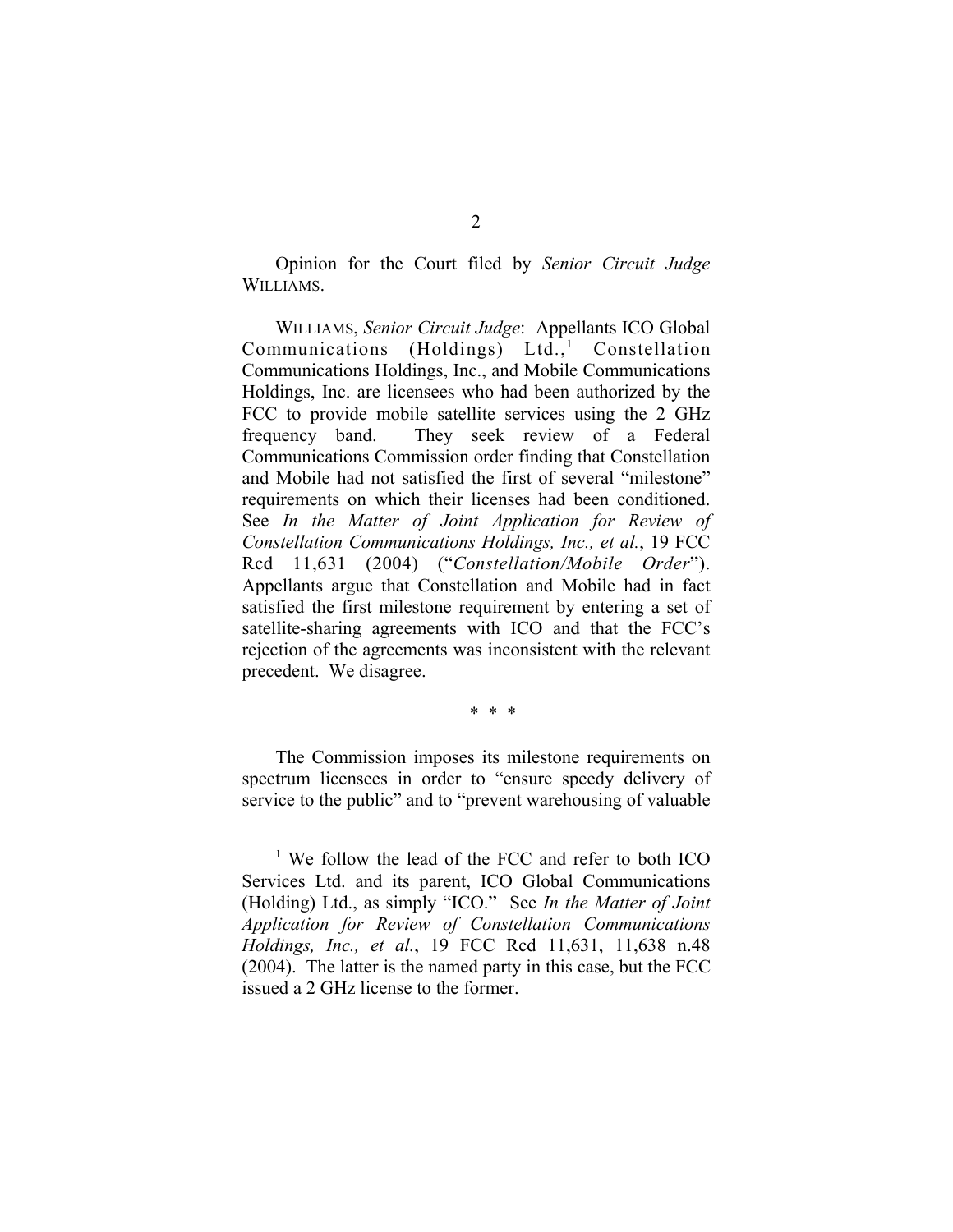orbital locations and spectrum." See *In the Matter of the Establishment of Policies and Service Rules for the Mobile Satellite Service in the 2 GHz Band*, 15 FCC Rcd 16,127, 16,177, ¶ 106 (2000) ("*2 GHz MSS Order*"). It sees "warehousing" not only as impeding prompt service delivery but also as allowing a licensee to "block[] entry by other entities willing and able to proceed immediately with the construction and launch of their satellite systems." *Constellation/Mobile Order*, 19 FCC Rcd at 11,632-33, ¶ 2. Appellants don't question these policy judgments.

To meet the first milestone, licensees must enter into "non-contingent" satellite-manufacturing contracts within one year of receiving their licenses. *2 GHz MSS Order*, 15 FCC Rcd at 16,177,  $\parallel$  106. Meeting this first milestone is particularly important, says the FCC, because "it provides an early objective indication of whether a licensee is committed to proceeding with implementation of its proposal." *Constellation/Mobile Order*, 19 FCC Rcd at 11,635, ¶ 7. The FCC uses additional milestones to assess further progress in constructing and launching satellites. See *2 GHz MSS Order*, 15 FCC Rcd at 16,177, ¶ 106. It enforces the milestone requirements by canceling licenses automatically if licensees fail to comply. *Id*.

In July 2001 the FCC granted licenses for mobile satellite service in the 2 GHz band to eight firms including ICO, Constellation, and Mobile. ICO then entered into a satelliteconstruction contract with Boeing Satellite Systems International, Inc., and in February 2003 the FCC announced that ICO had passed the first milestone. *2 GHz MSS Systems in Compliance with First Milestone Requirement*, 18 FCC Rcd 1732 (2003).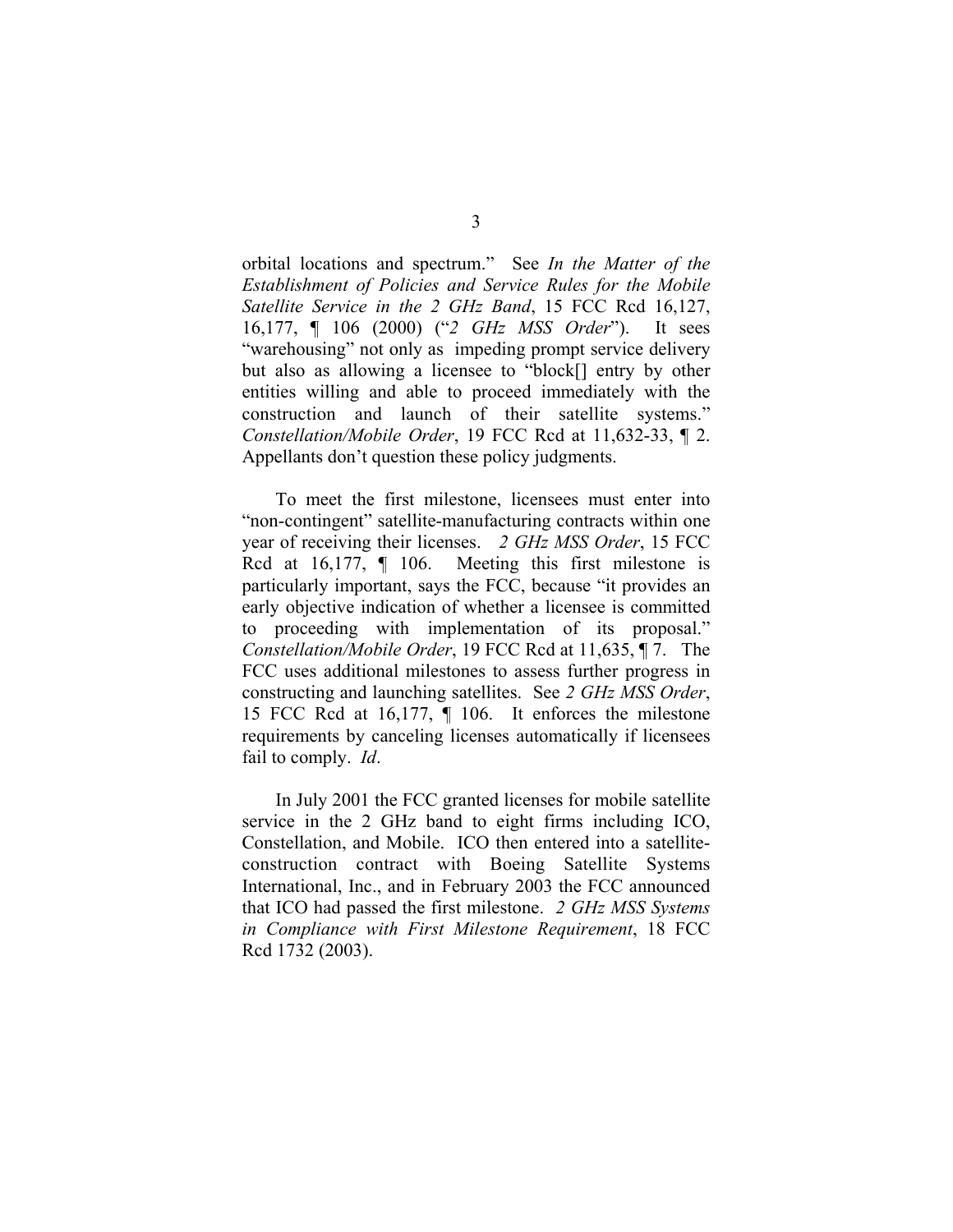Shortly before Constellation's and Mobile's deadlines for meeting the first milestone, those firms entered a set of satellite-sharing agreements with  $ICO.<sup>2</sup>$  Under the satellitesharing agreements, Constellation and Mobile agreed to purchase title to channels on ICO's satellites. Constellation and Mobile would gain access to those channels once they became available for commercial services and would use them to provide independent services to their customers. *In re Applications of Mobile Communications Holdings, Inc. and ICO Global Communications (Holdings) Ltd.*, 18 FCC Rcd

Our opinion will not address the stock-purchase agreements because appellants rely only on the sharing agreements to argue that they satisfied the first milestone requirement. Appellants' opening brief does suggest that had the Commission first—and favorably—addressed the proposed license transfers contained in the stock-purchase agreements, Constellation and Mobile would have been credited with the Boeing contract and thus would have passed the first milestone. See Br. for Appellants 27-28. But we can find no claim for such a sequencing in their applications for Commission review, and as a result we don't consider this contention. See 47 U.S.C. § 405(a).

<sup>2</sup> Constellation and Mobile also entered into a set of stock-purchase agreements with ICO. Under these agreements, ICO would purchase all of Constellation's and Mobile's stock in a two step process and would receive their licenses in exchange. If the stock-purchase agreements had received the requisite FCC approval and been consummated, they would have superseded the sharing agreements. See *In re Applications of Mobile Communications Holdings, Inc. and ICO Global Communications (Holdings) Ltd. for Transfer of Control*, 18 FCC Rcd 1094, 1096 ¶¶ 5-6 (Int'l Bureau 2003).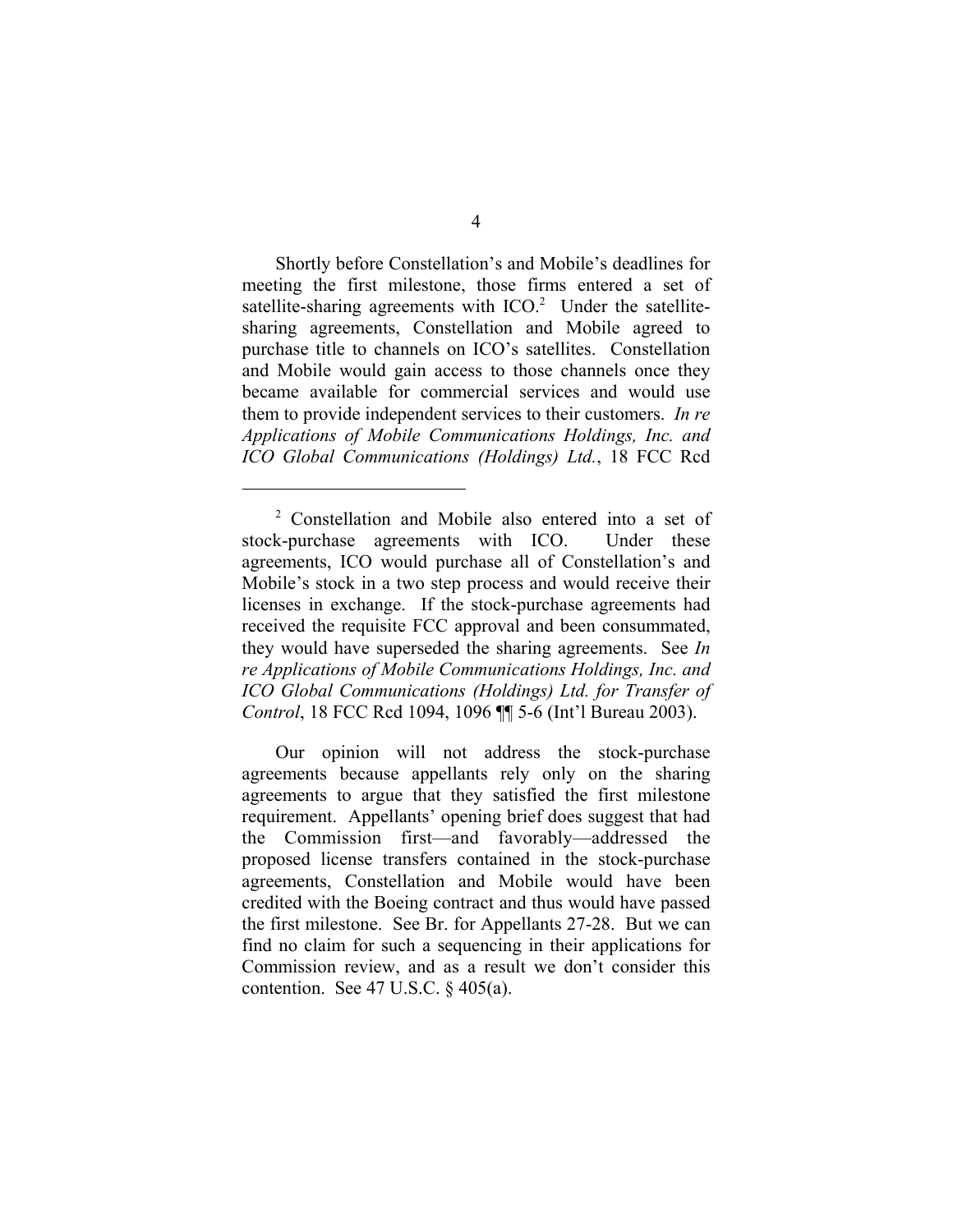1094, 1095, ¶ 4 (Int'l Bureau 2003) ("*Int'l Bureau Order*"). Constellation and Mobile argued that they satisfied the first milestone requirement by executing the sharing agreements with ICO. Affidavit Accompanying Letter from Robert A. Mazer, Counsel for Constellation Communications Holdings, Inc., to Marlene H. Dortch, Secretary, FCC (July 29, 2002); Declaration Accompanying Letter from Tom Davidson, Counsel for Mobile Communications Holdings, Inc., to Marlene H. Dortch, Secretary, FCC (July 29, 2002).

The FCC's International Bureau determined that Constellation's and Mobile's agreements with ICO did not constitute non-contingent satellite-construction contracts and declared their licenses null and void for failure to satisfy the first milestone requirement. *Int'l Bureau Order*, 18 FCC Rcd at 1103, ¶ 24. The FCC affirmed the International Bureau's conclusion regarding the first milestone, see *Constellation/Mobile Order*, 19 FCC Rcd at 11,640, ¶ 18, and rejected appellants' argument that the FCC's precedents provided insufficient notice of the limits that the FCC was placing on the use of sharing agreements to meet milestone requirements, *id*. at 11,646-48 ¶¶ 32-36. The FCC also affirmed the International Bureau's denial of a waiver request, *id*. at 11,648-49 ¶ 39 and rejected the argument that it had violated 47 U.S.C. § 312 by failing to provide appellants a hearing before canceling their licenses, *id*. at 11,650 ¶ 42. Appellants contest each of these four aspects of the FCC's decision, and we address them in turn.

\* \* \*

Under the Administrative Procedure Act we are to uphold the FCC's order unless it is "arbitrary, capricious, an abuse of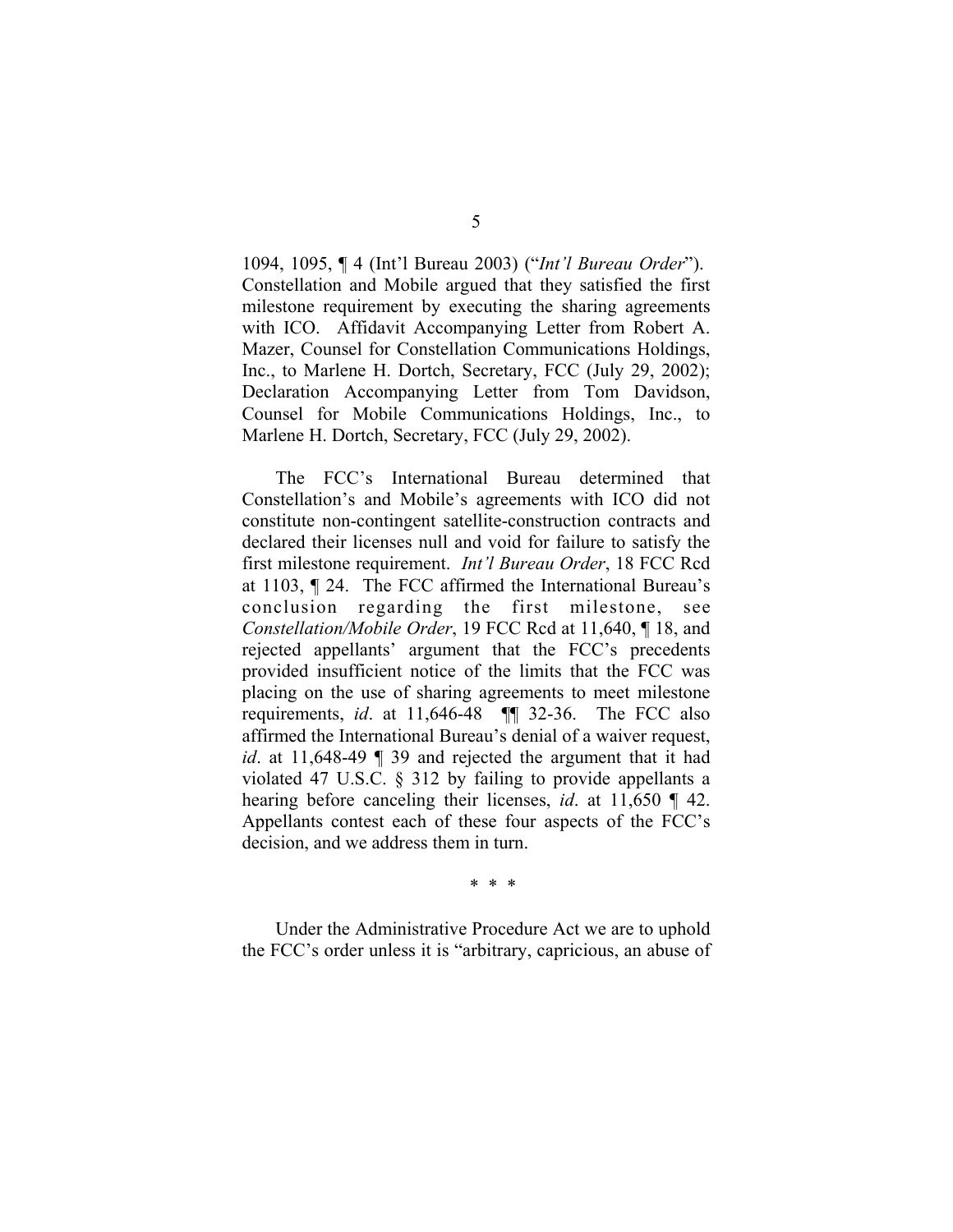discretion, or otherwise not in accordance with law." 5 U.S.C. § 706(2)(a).

In evaluating whether appellants' satellite-sharing agreements satisfied the first milestone requirement, the FCC invoked its earlier order, *In re Applications of Tempo Enterprises, Inc. et al.*, 1 FCC Rcd 20 (1986). There, the FCC articulated a number of factors that it believed showed that the satellite licensee had successfully met the first milestone:

There is a contract, signed by both parties, which contains no unresolved contingencies which could preclude substantial construction of the satellites. . . . Specific satellites and their design characteristics are identified, and dates for the start and completion of construction are specified. The payment terms and schedule are described sufficiently to demonstrate the parties' investment/commitment to completion of the system. While the payments are not evenly spread through the contract term, the initial payments are significant, and the majority of payments are due during the middle phases, well before the end of the construction period. The major milestones in the construction schedule are provided, and with the payment schedule, establish the certainty of the plan and the reasonableness of its projection for timely completion.

*Id.* at 21,  $\P$  7. Although appellants are correct that the FCC gave no indication in *Tempo* itself that it intended the decision to establish a general minimum standard, at least one FCC order that preceded appellants' actions here identified *Tempo* as "articulat[ing] the basic foundation for demonstrating compliance" with the first milestone requirement (referred to there as the first component of the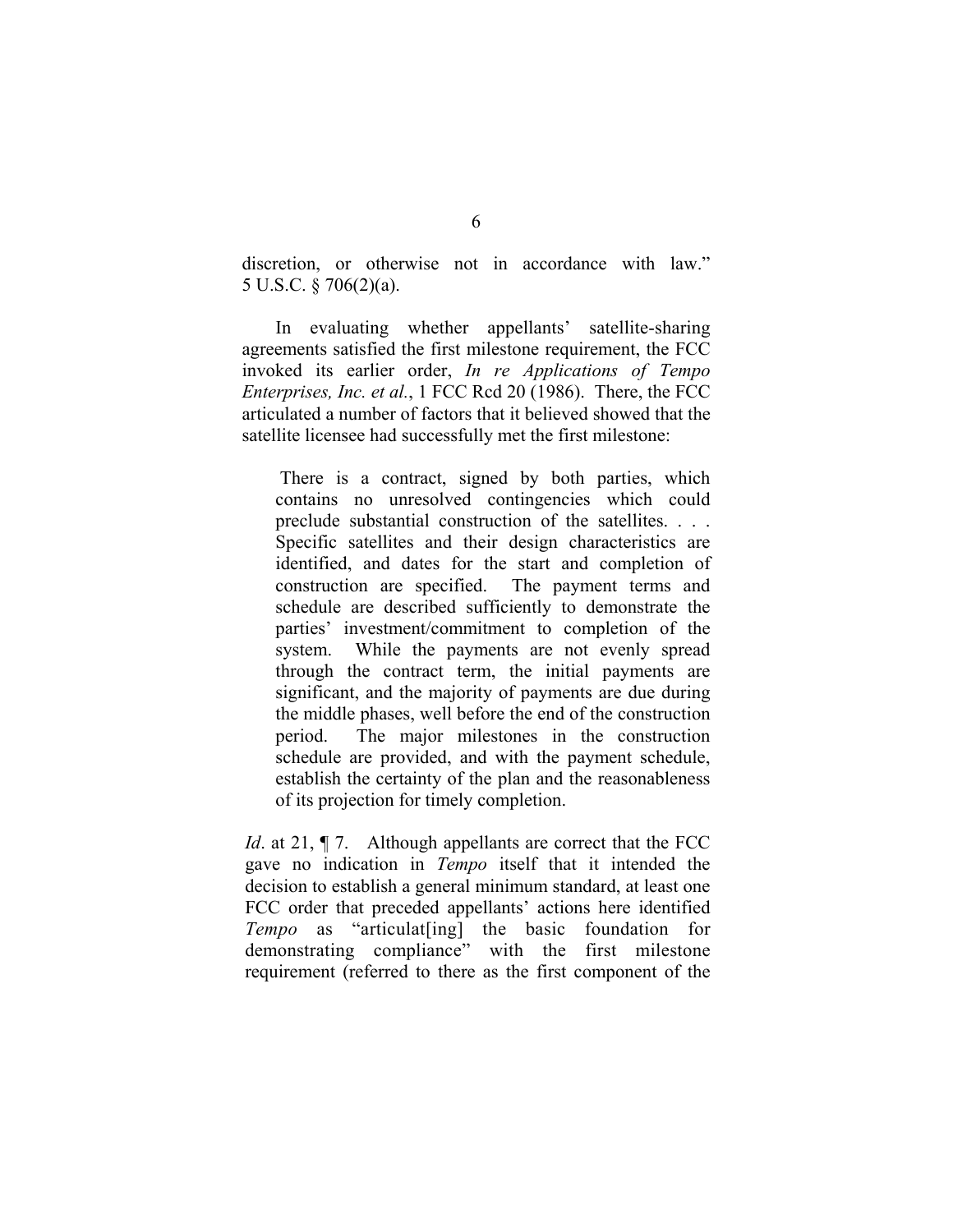due diligence requirement). See *In re Applications of United States Satellite Broadcasting Co. et al.*, 7 FCC Rcd 7247, 7250, ¶ 19 (1992) ("*USSB*").

The key problem the FCC identified with the sharing agreements is that they "did not commit either Constellation or [Mobile] to implement[ing] the proposed satellite system they were licensed to operate." *Constellation/Mobile Order*, 19 FCC Rcd at 11,640, ¶ 19. While Constellation and Mobile each paid a \$1 million deposit to ICO, this amount "comprised less than one-half of one percent of the total purchase price specified in each contract." *Int'l Bureau Order*, 18 FCC Rcd at 1100,  $\P$  17. Nor did the agreements require any additional payments from Constellation and Mobile until ICO's satellites were launched, in sharp contrast with the *Tempo* contract, where "the majority of payments" [were] due during the middle phases, well before the end of the construction period." *Tempo*, 1 FCC Rcd at 21, ¶ 7.

Even more problematic for appellants are the contractual consequences of breaching the sharing agreements. If ICO breached, the only penalty it would incur is the obligation to refund Constellation's and Mobile's \$1 million deposits. See *Constellation/Mobile Order*, 19 FCC Rcd at 11,647-48, ¶ 36; *Int'l Bureau Order*, 18 FCC Rcd at 1100 n.28. The sharing agreements gave Constellation and Mobile no leverage to ensure that Boeing completed construction of ICO's satellite system in a timely manner, and, even if Boeing did so, that ICO would follow through with the transfer of channel capacity.

Constellation's and Mobile's lack of financial commitment to the transaction was thus nicely matched by ICO's. ICO was pretty much free to pull out at any time.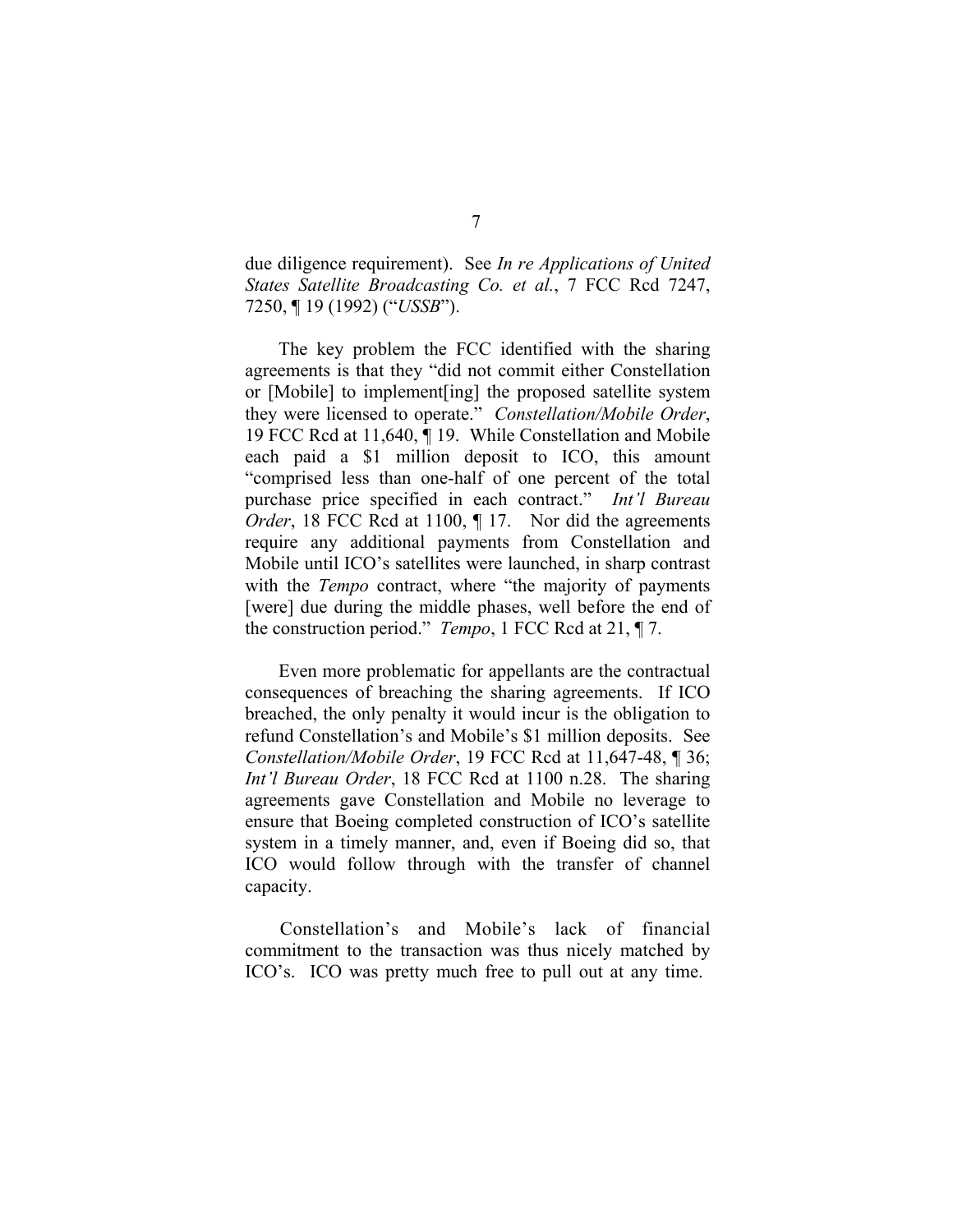And if it did so at the end of satellite construction, Constellation and Mobile would be back at square one, no closer to providing mobile satellite services than they were on the day the FCC issued their licenses. During that time, the spectrum assigned to them would have been unavailable to other entities including those willing and able to start construction immediately. While ICO's satellite-construction contract evidently would have created enough new capacity for three licensees, that circumstance would not have been the result of Constellation's or Mobile's making any commitment or any exertion whatsoever, and Commission policy focuses not on satellite capacity in relation to overall demand, but on individual licensees' contribution to the development of capacity.

\* \* \*

Appellants also argue that they were deprived of their licenses without due process because the FCC had failed to provide advance notice either of its requirement that commitment be demonstrated by making substantial payments or of any ban on meeting the first milestone via a satellite-sharing agreement. Under our cases there is no due process violation if a regulated party acting in good faith is "able to identify, with ascertainable certainty, the standards with which the agency expects parties to conform." *Trinity Broadcasting v. FCC*, 211 F.3d 618, 628 (D.C. Cir. 2000) (quoting *General Electric Co. v. EPA*, 53 F.3d 1324, 1329 (D.C. Cir. 1995)). As our discussion of *Tempo* and *USSB* should make clear, appellants did receive adequate notice of the financial commitment required. See also *In re Advanced Communications Corp.*, 11 FCC Rcd 3399, 3418-19, ¶ 50 (1995) (citing Advanced's lack of financial commitment to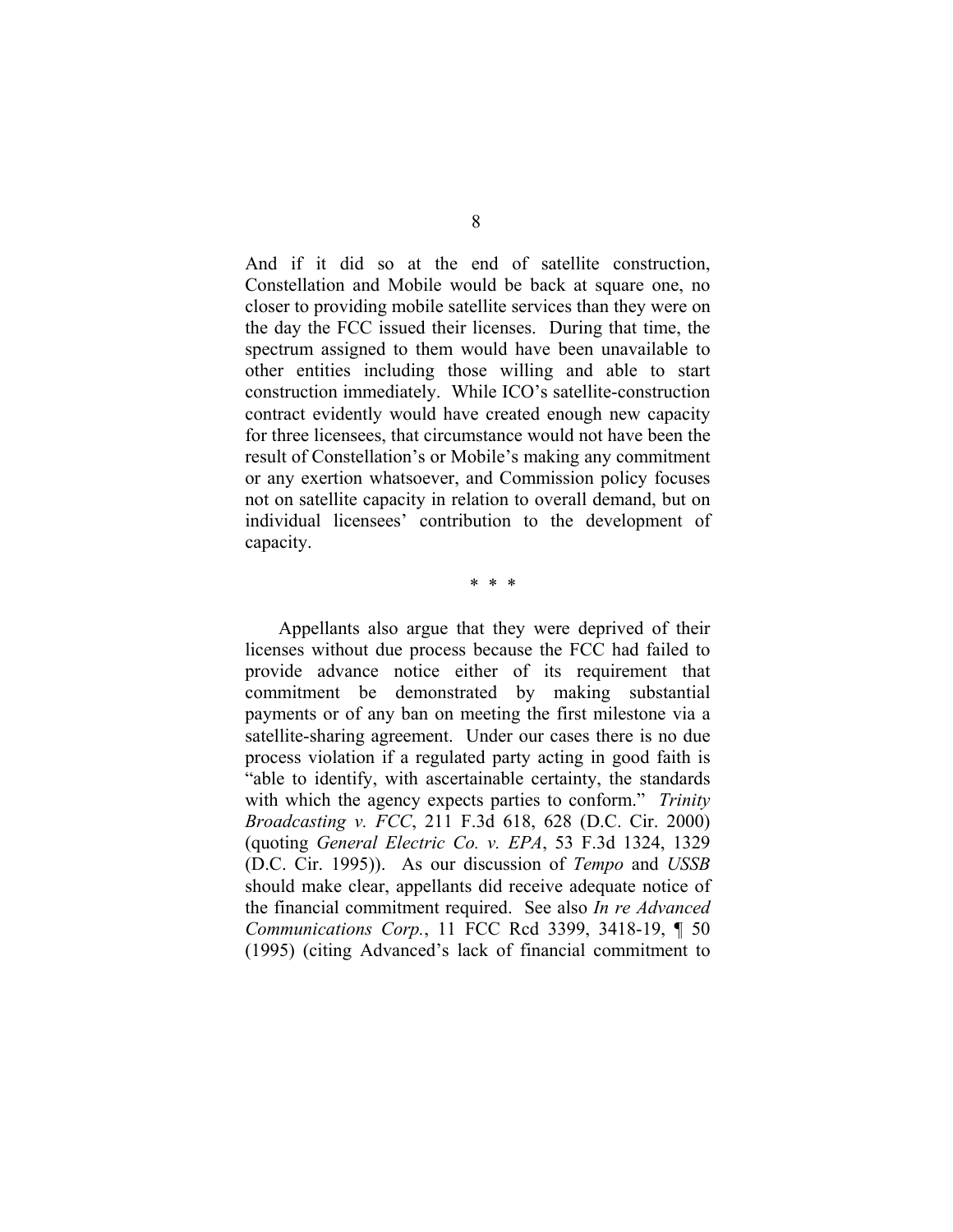satellite construction as reason for denying its request for milestone extension).

Appellants are mistaken in characterizing the FCC's order as implementing a rule against reliance on satellite sharing to meet the first milestone. The FCC properly explained that it would accept sharing agreements where the licensee can "demonstrate the same investment and commitment to completing the satellite system construction as if it were constructing the satellite system it was licensed to operate." *Constellation/Mobile Order*, 19 FCC Rcd at 11,650-51, ¶ 43. Thus, the cancellation of Constellation's and Mobile's licenses did not violate due process requirements.

\* \* \*

Appellants also challenge the FCC's denial of a waiver of the first milestone requirement. While the FCC must explain the reasons for its decision, see *WAIT Radio v. FCC*, 418 F.2d 1153, 1156 (D.C. Cir. 1969), our review is "extremely limited; we vacate such denials only when 'the agency's reasons are so insubstantial as to render that denial an abuse of discretion.'" *BDPCS, Inc. v. FCC*, 351 F.3d 1177, 1181-82 (D.C. Cir. 2003) (citing *Mountain Solutions, Ltd. v. FCC*, 197 F.3d 512, 517 (D.C. Cir. 1999)). "The FCC may exercise its discretion to waive a rule where particular facts would make strict compliance inconsistent with the public interest." *Northeast Cellular Telephone Co. v. FCC*, 897 F.2d 1164, 1166 (D.C. Cir. 1990) (quoting *WAIT Radio*, 418 F.2d at 1159). In the current case, the FCC affirmed the International Bureau's conclusion that granting a waiver would be contrary to the public interest because it "would establish a precedent that would undercut efforts to limit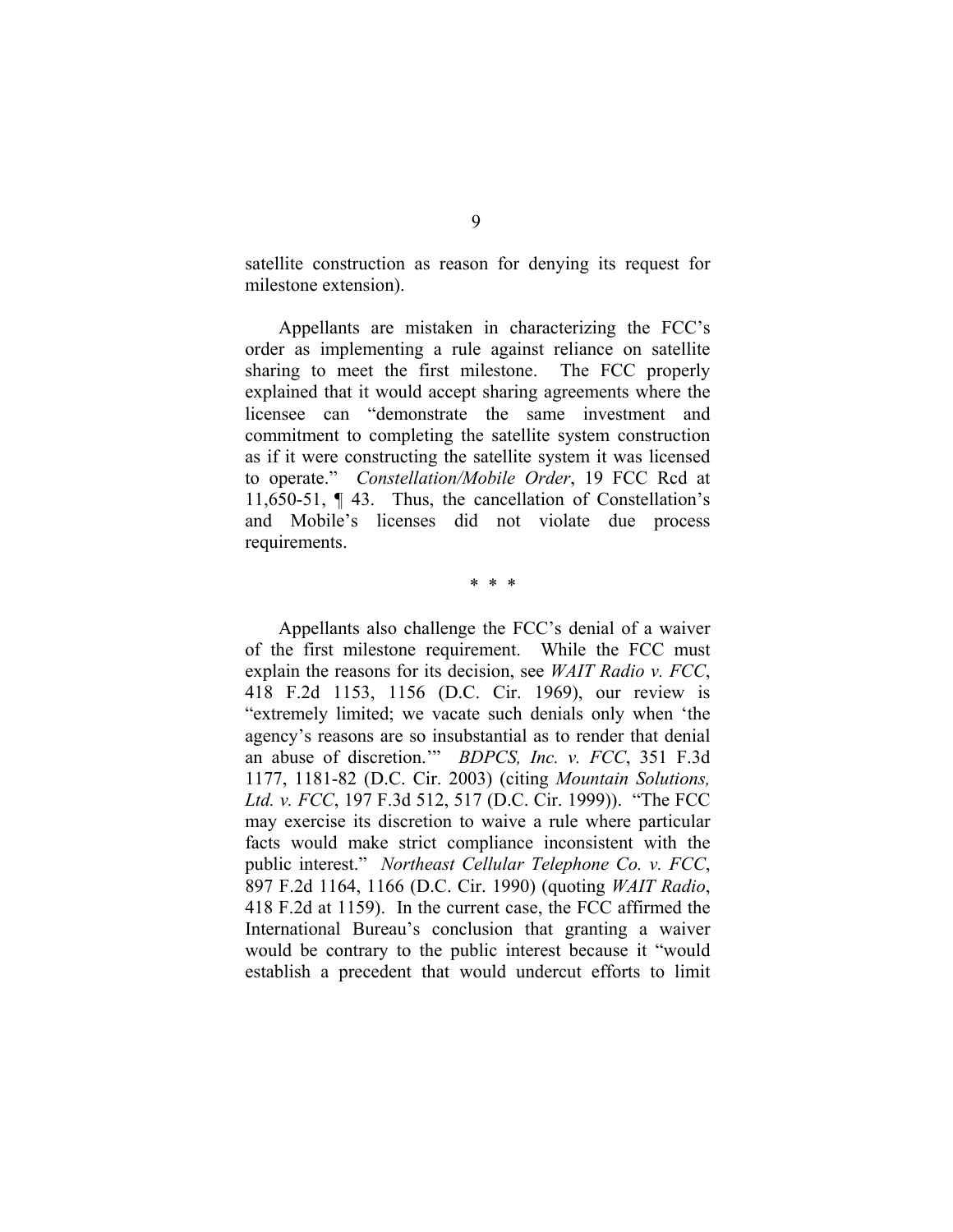warehousing of scarce orbit and spectrum resources." *Constellation/Mobile Order*, 19 FCC Rcd at 11,648, ¶ 38. On the Commission's unchallenged policy premises, that conclusion is no abuse of discretion.

Appellants urge the court to evaluate the FCC's denial in light of its grant of a waiver to another 2 GHz licensee in *TMI Communications & Co.*, 19 FCC Rcd 12,603 (2004), which the FCC released several days after its order in the current case. The Commission makes two arguments against our even considering *TMI,* but neither is persuasive. It first invokes 47 U.S.C. § 405(a), which conditions judicial review of an issue on the filing of a request for FCC reconsideration unless the Commission has otherwise had an opportunity to pass on the issue. Here the Commission did have an opportunity to pass on the consistency of its waiver decision with its decision in *TMI*: in fact, a dissenting Commissioner expressed his preference for "granting a waiver as we did in the related *TMI* case." *Constellation/Mobile Order*, 19 FCC Rcd at 11,653 (dissenting statement of Comm'r Copps). See *Office of Communication of United Church of Christ v. FCC*, 465 F.2d 519, 523 (1972) ("It would be blindly ignoring the realities of administrative decision-making to say that the majority had no opportunity to consider the objections raised by the dissenters . . . ."). Second, the Commission says that it has no obligation to explain any inconsistency with *TMI* because it issued *TMI* slightly after the present decision. But we've held that the Commission may not refuse to explain apparent inconsistencies in decisions issued "at virtually the same time." See *Melody Music, Inc. v. FCC*, 345 F.2d 730, 732-33 & n.4 (D.C. Cir. 1965). The record doesn't explain Commissioner Copps's reference to a later decision, but we note that the "adoption" date of *TMI* precedes the "release" date for the present decision.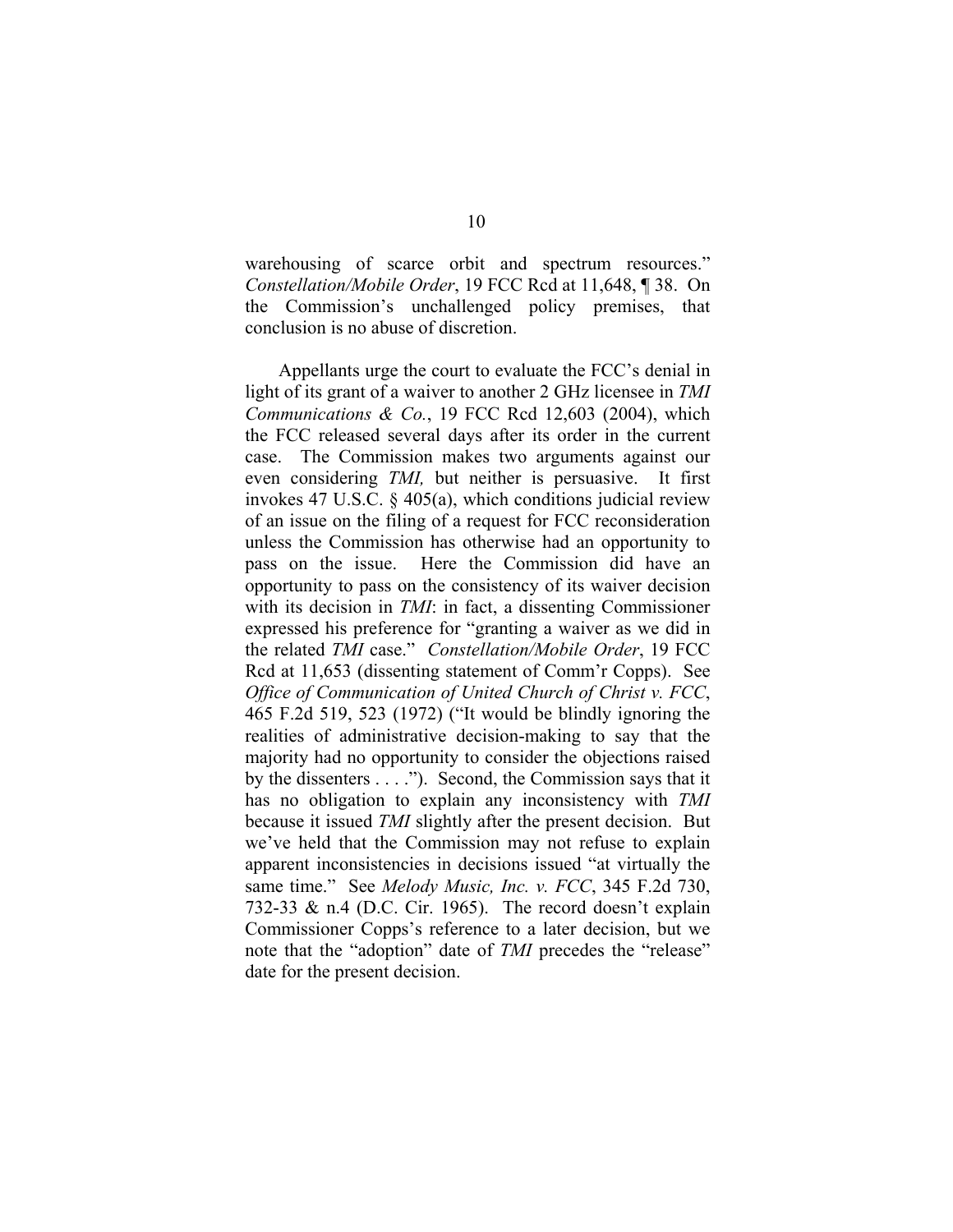On the merits, however, we find no inconsistency. To satisfy the first milestone requirement, TMI, a Canadian partnership holding both a Canadian license and a United States "reservation of spectrum" in the 2GHz band, arranged for satellite construction via a contract between TerreStar, a corporation created and wholly owned by a partnership in which TMI held a 40% share of equity and a quarter of the voting rights, and Space Systems/Loral, a designer and builder of satellites. The latter partnership brought substantial U.S. financial resources into the picture—resources that, the FCC says, could not have come in via investment in TMI because of Canadian rules evidently requiring at least 80% Canadian ownership of any Canadian licensee. *TMI*, 19 FCC Rcd at 12,618, ¶ 40-41 & n.89. The FCC evaluated the TerreStar-Loral contract's provisions regarding timing of construction and of payments and found them satisfactory, *TMI*, 19 FCC Rcd at 12,610, ¶ 21, 12,618, ¶ 42, a conclusion with which appellants do not quarrel.

The problem, according to the FCC, was that while the contents of the contract were adequate to meet the first milestone, TMI itself was not a party and thus was not on the hook financially to a degree that reflected the requisite commitment to the timely completion of the project. The FCC reached this conclusion even though "TMI appears to stand to suffer some financial loss if the satellite is not constructed as a result of its 40 percent ownership of TerreStar's parent company." *Id*. at 12,619, ¶ 44. To cure this problem the FCC attached a condition to its waiver: it required TMI to "obligate itself to cover TerreStar's future satellite construction contract expenditures, by entering into a guarantee or reimbursement agreement with TerreStar and/or Loral, or by some similar arrangement." *Id*. at 12,620, ¶ 45.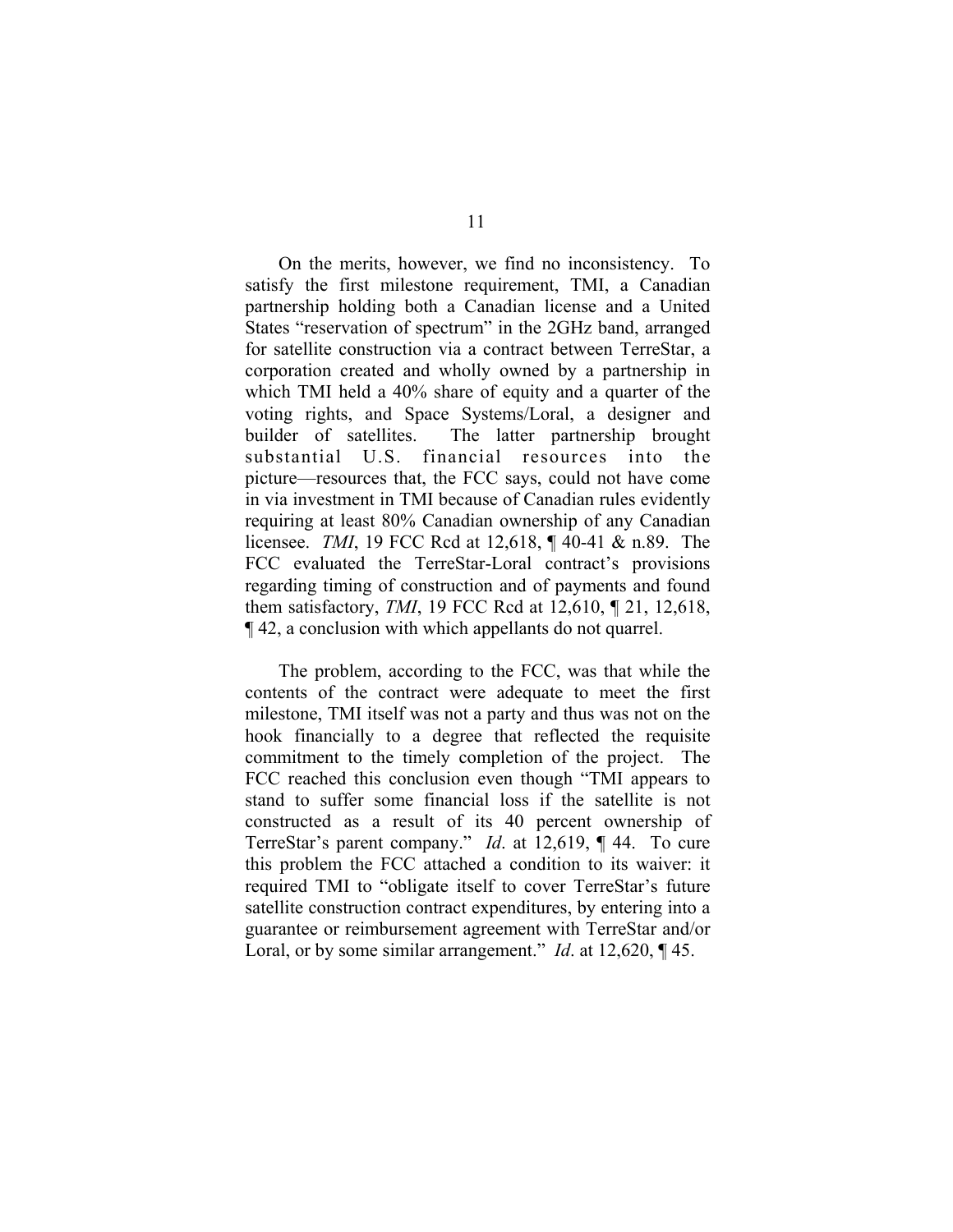Not only did TMI come very close to meeting the *Tempo* standard, but the gap between its commitment and that normally required was due to a special legal obstacle, the Canadian limit on non-Canadian investment in Canadian licensees. The FCC concluded that in combination with the condition attached to the waiver, these factors were enough to support a waiver. *Id*. at 12,620, ¶ 47. Because each is absent in the current case, there is no inconsistency with *TMI* and no abuse of discretion.

\* \* \*

Finally, appellants argue that because the FCC cancelled Constellation's and Mobile's licenses without an order to show cause and without an evidentiary hearing, it violated 47 U.S.C. § 312. Section 312(a) permits the Commission to revoke a station license or construction permit for any of seven enumerated reasons; section 312(c) then requires an order to show cause and an evidentiary hearing before the Commission "revok[es] a license or permit pursuant to subsection (a)." Appellants do not argue that the Commission's cancellation order rested on any of seven enumerated reasons. Rather, they argue that if the cancellation order rests on any other reason, it lacks any statutory foundation at all.

We are somewhat skeptical of appellants' theory that § 312(a) establishes the exclusive means for termination of a license or permit. Compare § 319(b), which provides that a construction permit is to be "automatically forfeited" if a station isn't ready for operation within the time specified by the Commission. In any event, assuming the applicability of § 312(c), a hearing is unnecessary where it would be pointless because (for instance) the matter turns entirely on issues of